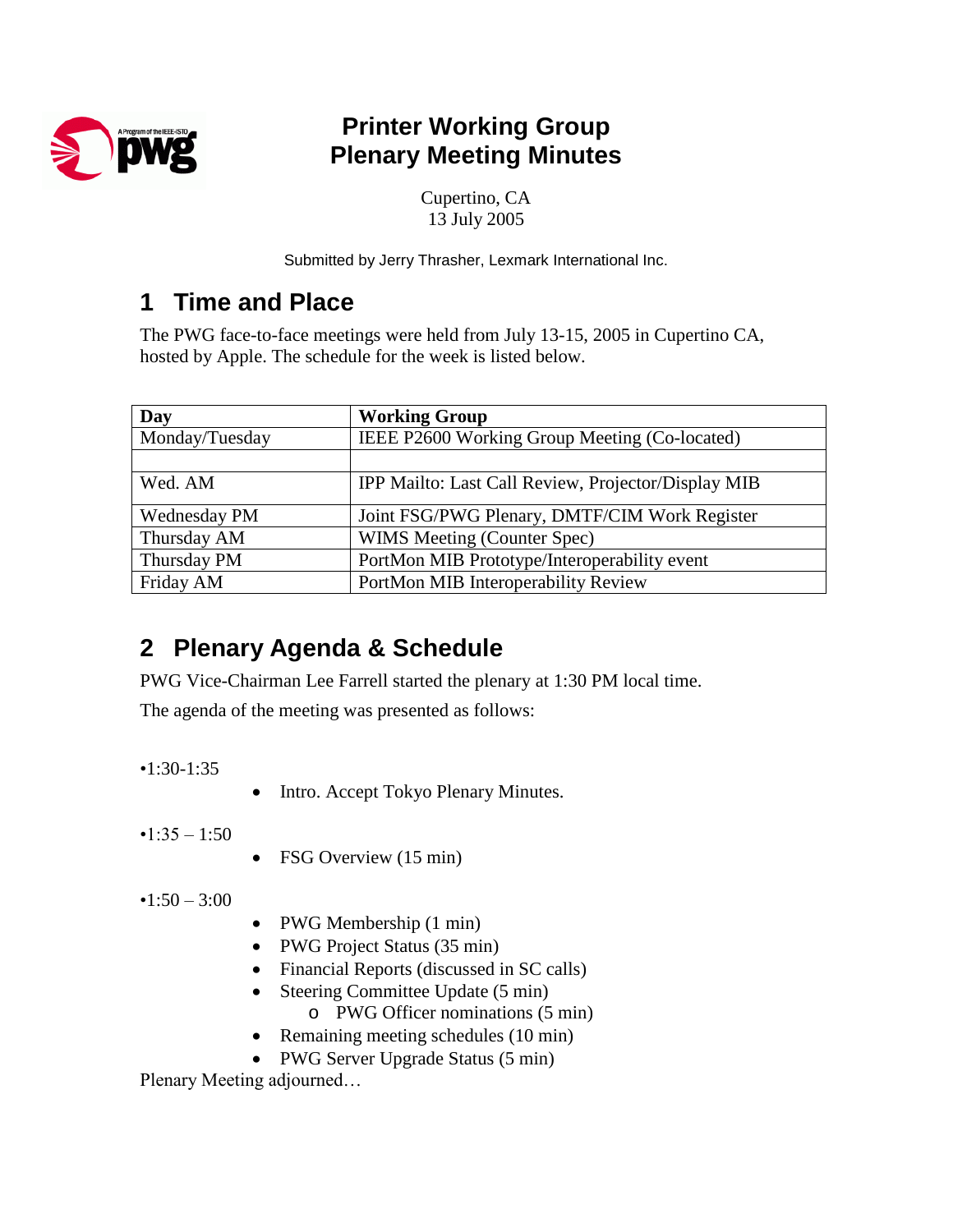

The updated plenary presentation is located at the following url:

<ftp://ftp.pwg.org/pub/pwg/general/Plenary/PWGPlenaryJuly2005.pdf>

### **3 Meeting Attendees**

| <b>Attendee</b>       | <b>Company</b>                           | <b>Email Address</b>               |
|-----------------------|------------------------------------------|------------------------------------|
| <b>In Person</b>      |                                          |                                    |
|                       |                                          |                                    |
| Lee Farrell           | Canon Inc.                               | Lee.farrell@cda.canon.com          |
| <b>Jerry Thrasher</b> | Lexmark International Inc.               | thrasher@lexmark.com               |
| <b>Craig Whittle</b>  | <b>Sharp Labs of America</b>             | cwhittle@sharplabs.com             |
| <b>Joe Murdock</b>    | <b>Sharp Labs of America</b>             | jmurdock@sharplabs.com             |
| <b>Paul Danbold</b>   | Apple                                    | danbold@apple.com                  |
| <b>Ron Bergman</b>    | <b>Ricoh</b>                             | Ron.Bergman@rpsa.ricoh.com         |
| <b>Hitoshi Sekine</b> | <b>Ricoh</b>                             | hitoshi@ussj.ricoh.com             |
| Kentaro Ide           | Seiko Epson                              | <u>lde.kentary@exc.epson.co.jp</u> |
| Yasumasa Toratani     | Canon                                    | toratani.yasumasa@canon.co.jp      |
| Keisho Shida          | Canon                                    | shida.keisho@canon.co.jp           |
| Glen Petrie           | Epson                                    | glen.petrie@eitc.epson.com         |
| Osamu Mihara          | Fuji Xerox                               | mihara.osamu@fxpsc.co.jp           |
| George Liu            | Ricoh                                    | george.liu@ricoh-usa.com           |
| <b>Bob Herriot</b>    | <b>GWS</b>                               | bob@herriot.com                    |
|                       |                                          |                                    |
| <b>Via Phone</b>      |                                          |                                    |
| <b>Harry Lewis</b>    | <b>IBM Printing Systems</b>              | harryl@us.ibm.com                  |
| <b>Ira MacDonald</b>  | <b>High North Inc.</b>                   | imcdonald@sharplabs.com            |
| <b>Rick Landau</b>    | Dell                                     | Richard_Landau@Dell.com            |
| <b>Pete Zehler</b>    | Xerox                                    | peter.zehler@xeroxlabs.com         |
| <b>Stuart Rowley</b>  | Kyocera Technology<br><b>Development</b> | stuart.rowley@ktd-kyocera.com      |
| Norm Jacobs           | <b>Sun Microsystem</b>                   | norm.Jacobs@sun.com                |
|                       |                                          |                                    |

## **4 FSG Plenary Presentation.**

Glen Petrie from Epson presented slides from the FSG Overview presentation to the joint plenary session on the structure of the Open Printing effort within the Free Standards Group and the overview of the printing subsystem architecture as well as the status of the various components of the print subsystem. The complete slide deck of this presentation is at the following link:

<ftp://ftp.pwg.org/pub/pwg/fsg/July2005-Cupertino-Slides/>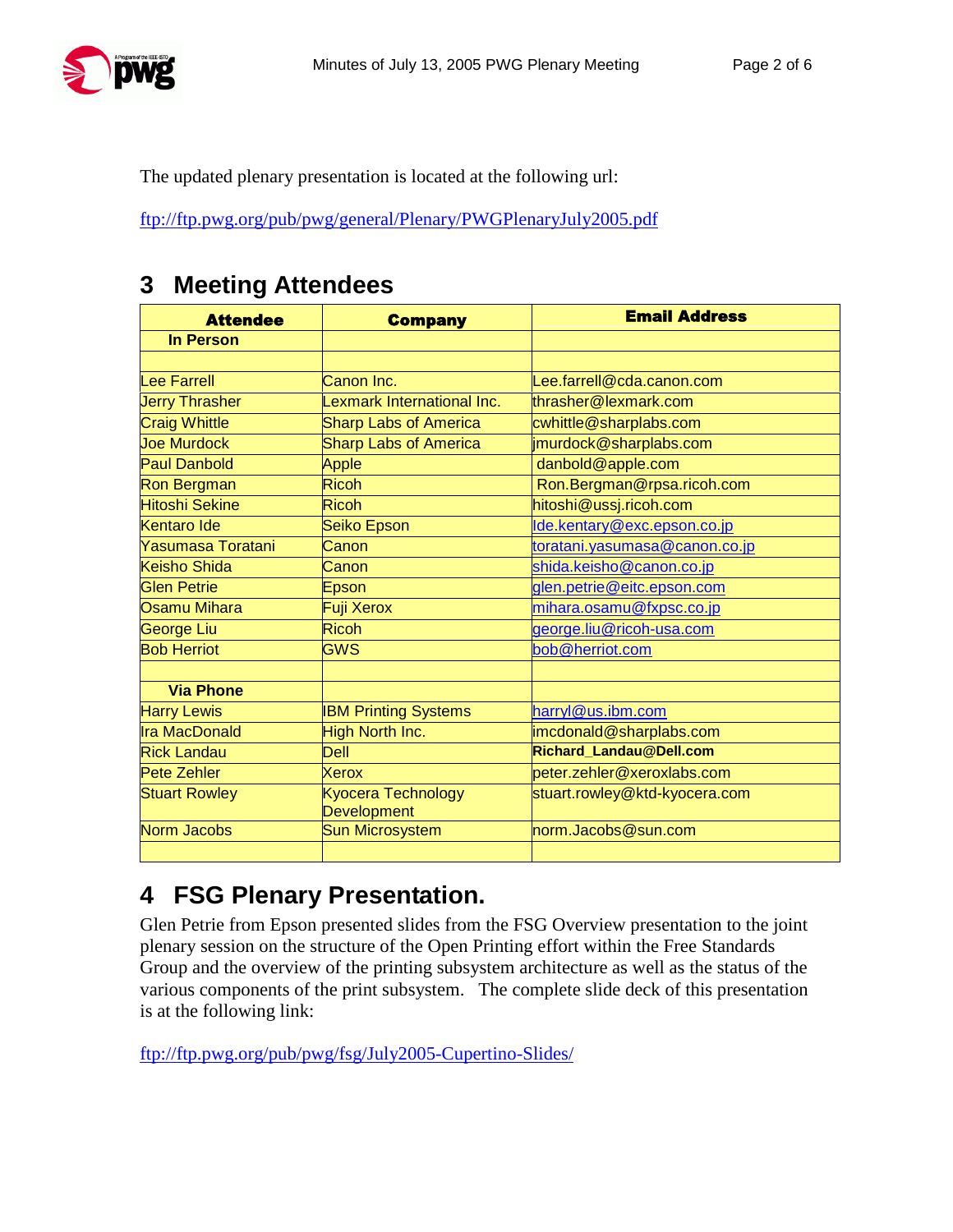

The group is investigating sources of manpower and funding to pursue reference implementations of the Open Printing standards.

# **5 Reports from Constituent Working Groups**

### *5.1 IPP Working Group*

Ron Bergman presented the current status/state of the PWG IPP Working Group. The IPP working web page has been updated to reflect the current status and the current work items. The document links to IETF documents as well as PWG Candidate Standards have been resolved and updated. The current work item in the PWG IPP WG is the progression of the IPP Mailto: draft to Candidate Standard. There is a patent or patent application that has been discovered that may relate to this draft. A Letter of Assurance is being pursued from the company that has identified this patent. There may be remaining work within the working group in progressing some of the other works that were originally started in the IETF IPP working group towards PWG Candidate Standard in the PWG IPP WG if appropriate.

There was a question about the next steps of the IPP mailto: specification and if a prototype existed such that it could progress to a PWG Formal Vote to Candidate Standard.

### *5.2 WIMS*

Jerry Thrasher presented the current status of the WIMS project based on a slide set prepared by the working group chair (Bill Wagner). These slides are available at the following link:

[ftp://ftp.pwg.org/pub/pwg/general/presentations/WIMSPlenaryStatusSlides\\_20050712.pdf](ftp://ftp.pwg.org/pub/pwg/general/presentations/WIMSPlenaryStatusSlides_20050712.pdf)

The main work item since the last F2F was to get the Counter Specification and the Counter MIB ready for PWG Formal Vote by addressing Last Call comments and then to continue working on the WIMS protocol specification.

## *5.3 PortMon MIB(under the Printer MIB Project)*

The PortMon MIB meeting is scheduled for Friday morning during this week. Ron Bergman presented the current status of the PortMon MIB. Prototype interoperability testing between two client implementations and four "printer" implementations is scheduled to be held during this week's meeting period. Any issues that arise from this testing will be documented and discussed during Friday morning's meeting.

Discussion of the PortMon MIB is being held on the Printer MIB mailing list.

### *5.4 Common Semantic Model –SM*

Pete Zehler has again agreed to chair the Semantic Model working group to champion the effort of updating the Semantic Model to include Model extensions made in the WIMS working group as well as other model extension that may arise from the DMTF CIM Mapping work item or other industry efforts.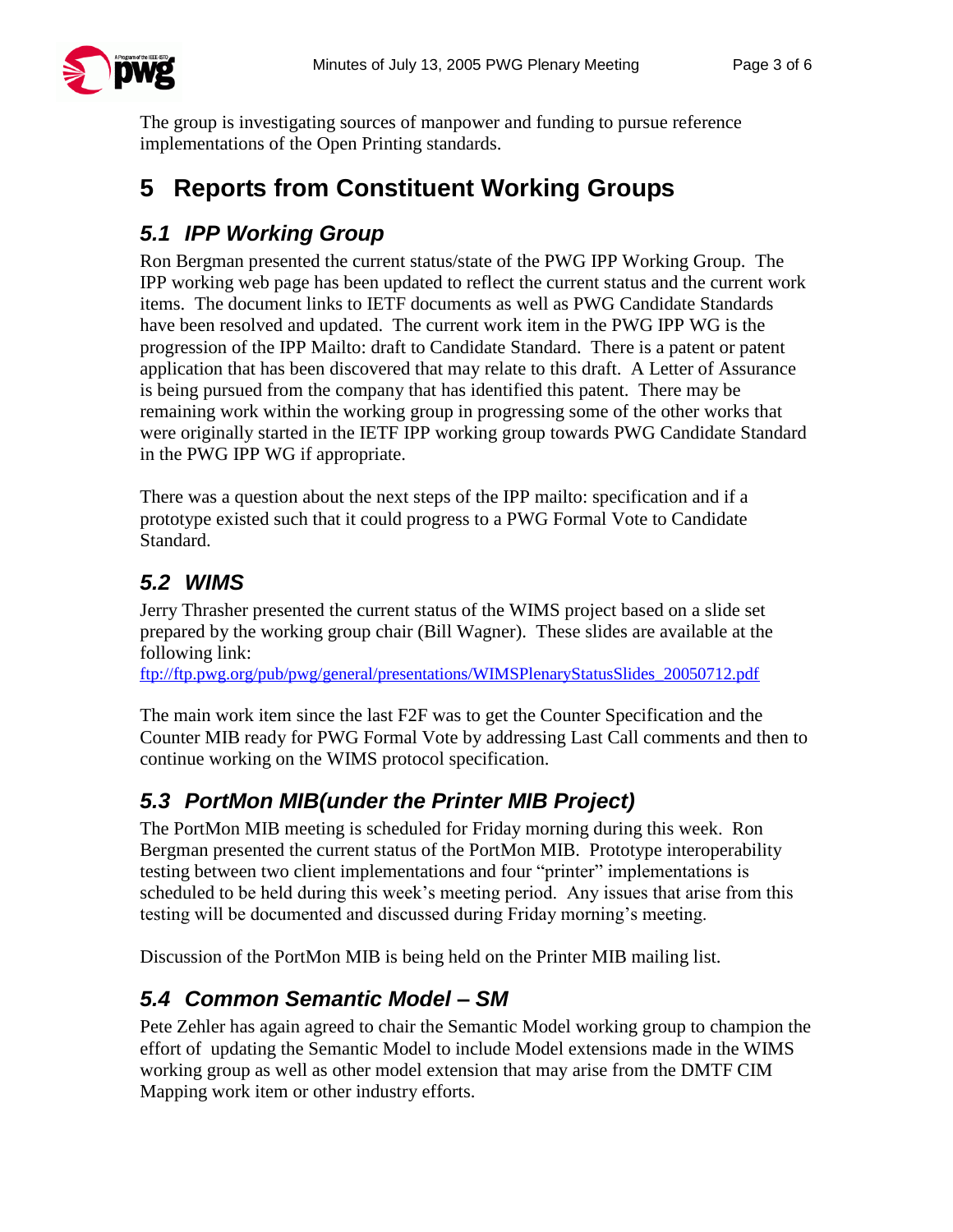

#### *5.5 Semantic Model/ DMTF CIM Mapping*

Harry Lewis presented the state of the PWG and DMTF relationship as well as the work register that the two organizations have signed. The goal of the group is to align the DMTF CIM model for printer management with the Semantic Model and to improve how printing services and printers are modeled in the DMTF arena. The next step in this effort is the education cycle to familiarize the PWG members of the DMTF CIM model and its structure. The DMTF released a press release regarding this relationship. Harry presented the milestone dates for the alignment/mapping effort. Interested parties should attend the conference calls and meetings. Rick Landau, Pete Zehler, Ira Macdonald, Bill Wagner, Ron Bergman, Harry Lewis, and Joe Murdock expressed willingness to participate in this effort which will be a work item contained within the PWG WIMS WG charter.

### *5.6 Projector Management BOF*

Rick Landau presented an overview of the Projector and Video Display management effort and a review of the meeting held earlier in the week. The idea is to cover imaging devices of this type that are for the most part in a fixed location and shared from group to group. Currently there are a number of proprietary implementations of this type of management that are not interoperable. The presentation slides are located at the following link:

[ftp://ftp.pwg.org/pub/pwg/general/presentations/Projector&Display\\_PWG\\_plenary\\_slides\\_20050711.pdf](ftp://ftp.pwg.org/pub/pwg/general/presentations/Projector&Display_PWG_plenary_slides_20050711.pdf)

There has been quite a bit of discussion of whether the PWG is the right SDO (Standards Development Organization) for this type of work since it is not necessarily printing or printer industry related. The reasoning that it IS, is based on the assertion that since projectors and displays perform similar "imaging" functions as printers (however with vastly different display media) it was felt that the same skill sets required to develop the management model for printers would apply to these types of devices.

There was a comment relating to whether this effort should be done in a new working group could it be covered under either the PWG Printer MIB WG or another PWG working group. The PWG Steering Committee will address this comment and decide if a new PWG Working Group should be created.

The next steps of the group include recruiting additional participants from the Projector and Display industry.

# **6 Steering Committee Update**

Harry gave the Steering Committee update. The terms for the current PWG officers officially end at the end of August 2005. Nominations are currently open for PWG officers until August 10, 2005. PWG officer voting (or confirmation voting) will be held on the reflector from August 11-31. The next two-year term will begin on September 1. 2005 and end on September 1. 2007.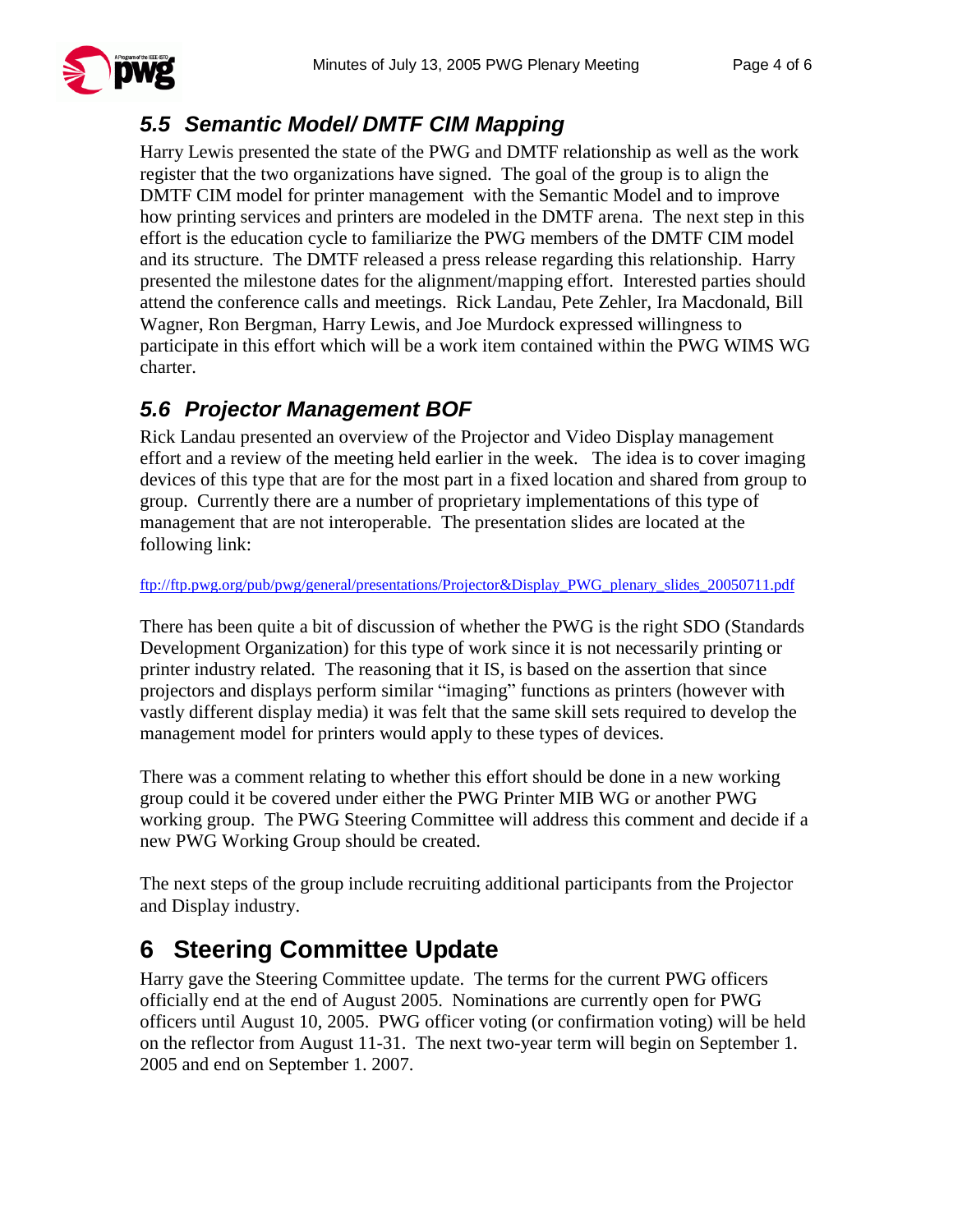The PWG is also beginning to look at forming a CIP4/UP3i alliance relating to off-line finishing model and semantics as well as possibly a relationship with PODi.

# **7 Next meeting (October) Day by Day Schedule**

The October 24-28, 2005, PWG F2F meeting day plan was discussed. The meeting will be held in New Orleans LA. This meeting is co-located with the IEEE P2600 Hardcopy Device and System Security working group.

The current tentative agenda for the week is:

- Monday /Tuesday: (IEEE P2600 Working Group)
- Wednesday:
	- o AM: PWG Plenary/PortMon MIB loose ends?
	- o PM: Projector/Display
- Thursday:
	- o AM: WIMS
	- o PM: DMTF/Semantic Model alignment
- Friday:
	- o AM: DMTF/Semantic Model overflow
	- o PM: Open

## **8 2006 Meeting Schedule Proposal**

Harry presented a proposal for a PWG meeting schedule for 2006 (dates in green). These dates currently align with proposed IEEE P2600 meeting. The other dates listed (in blue) are other possible alignment opportunities with IEEE P2600 meetings. PWG participants should consider these dates for possible hosting opportunities. Locations for the 1H 2006 meetings should be finalized soon.

| 2006 Proposed Schedule Plan (PWG Meetings in green) |            |  |
|-----------------------------------------------------|------------|--|
| Week of                                             | Location   |  |
| <b>January 16-20 (F2F)</b>                          | <b>TBD</b> |  |
| April 10-14 (F2F)                                   | <b>TBD</b> |  |
| May 15-19(possible)                                 |            |  |
| June 19-23(possible)                                |            |  |
| <b>July 24-28 (F2F)</b>                             | TBD        |  |
| October 23-27 (F2F)                                 | TBD        |  |
| December 11-15(possible)                            |            |  |